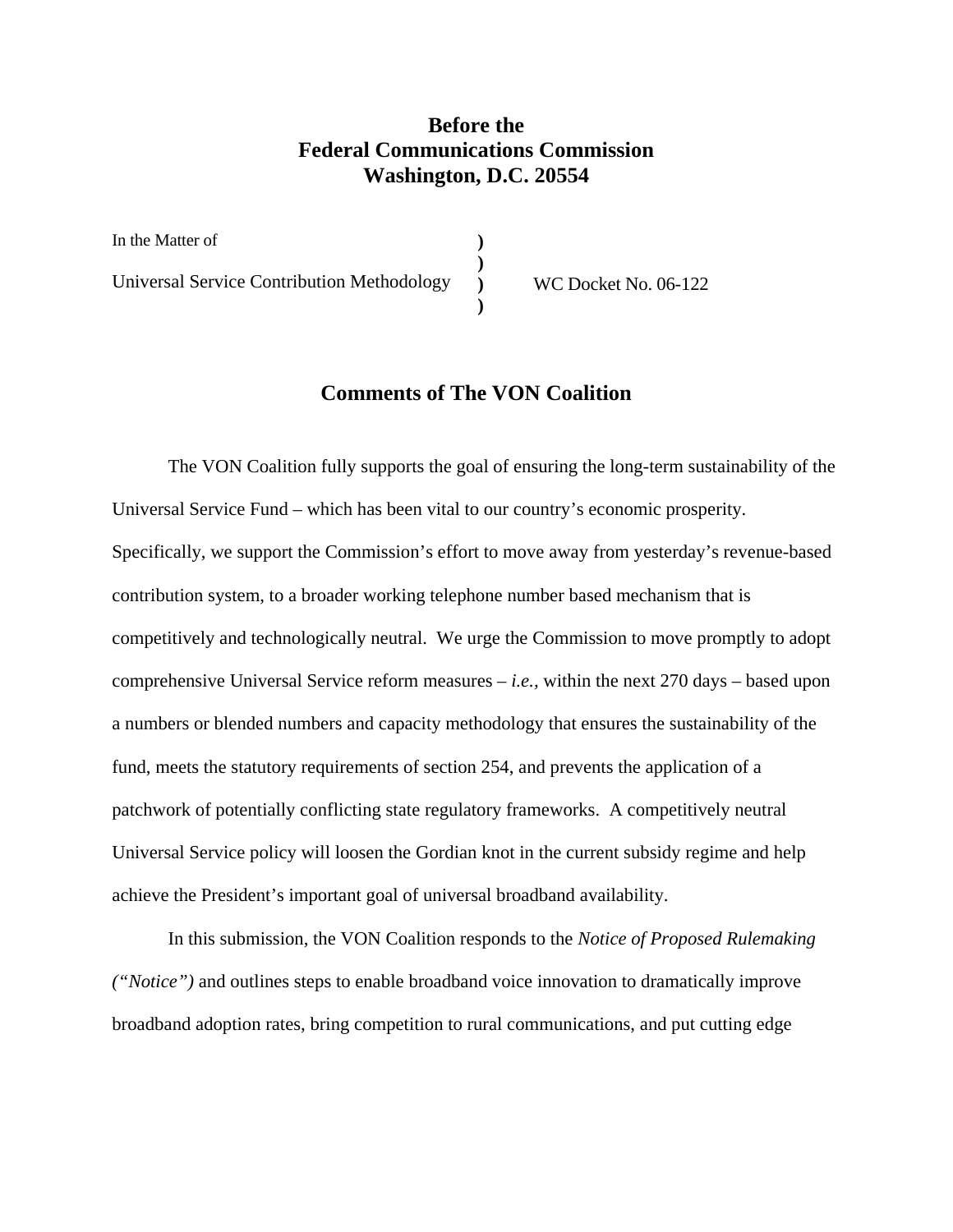digital communications technologies in the hands of all Americans.<sup>1</sup> To do this, we urge the

Commission to:

- Move immediately to comprehensively reform Universal Service;
- Replace the broken revenue-based contribution system with a numbers-based contribution system;
- Clarify that providers of non-interconnected VoIP services are not required to contribute to the Universal Service Fund ("USF");
- Confirm the continued validity of the *Vonage* decision;
- Develop policies that fuel, not stifle, engines of innovation and economic growth, and;
- Ensure that its regulations, whether interim or permanent, do not disproportionately harm small businesses.

# **I. The Interim Measures Applied to Interconnected VoIP Should Be Just That.**

The *Notice* emphasizes that the Commission "seek[s] to further refine the record

concerning the interim requirements . . . while [it] continue[s] to examine more fundamental

contribution methodology reform."<sup>2</sup> The VON Coalition emphasizes that the Commission's

current interim rules imposing Universal Service obligations on VoIP carriers should be of *very*

limited duration as the Commission completes comprehensive Universal Service reform.<sup>3</sup> We

 $\frac{1}{1}$  *Universal Service Contribution Methodlology; Federal-State Joint Board on Universal Service,* Report and Order and Notice of Proposed Rulemaking, 21 FCC Rcd 7518 (2006) ("*Notice*" or "*USF VoIP Order*" as appropriate).

<sup>2</sup> *Notice* at ¶ 35. *See also* Statement of Commissioner Robert M. McDowell ("Today's action is simply an interim measure that will help bridge the gap between the deteriorating status quo and a fairer and more sustainable system for the future. I look forward to working with my colleagues as we move forward quickly on a more comprehensive reform effort.")

<sup>3</sup> The VON Coalition has long been on the record is support of broad-based Universal Service contribution reform based upon a numbers- or connections-based contribution methodology. *See, e.g., VON Coalition Ex Parte*, CC Docket No. 96-45, WC Docket No. 04-36 (June 5, 2006); *VON Coalition Ex Parte*, WC Docket No. 04-36 (Aug. 19, 2004). Under a flexible numbers based methodology, federal Lifeline customers could be completely exempt from USF surcharges, unlike the existing system under which providers can pass on USF charges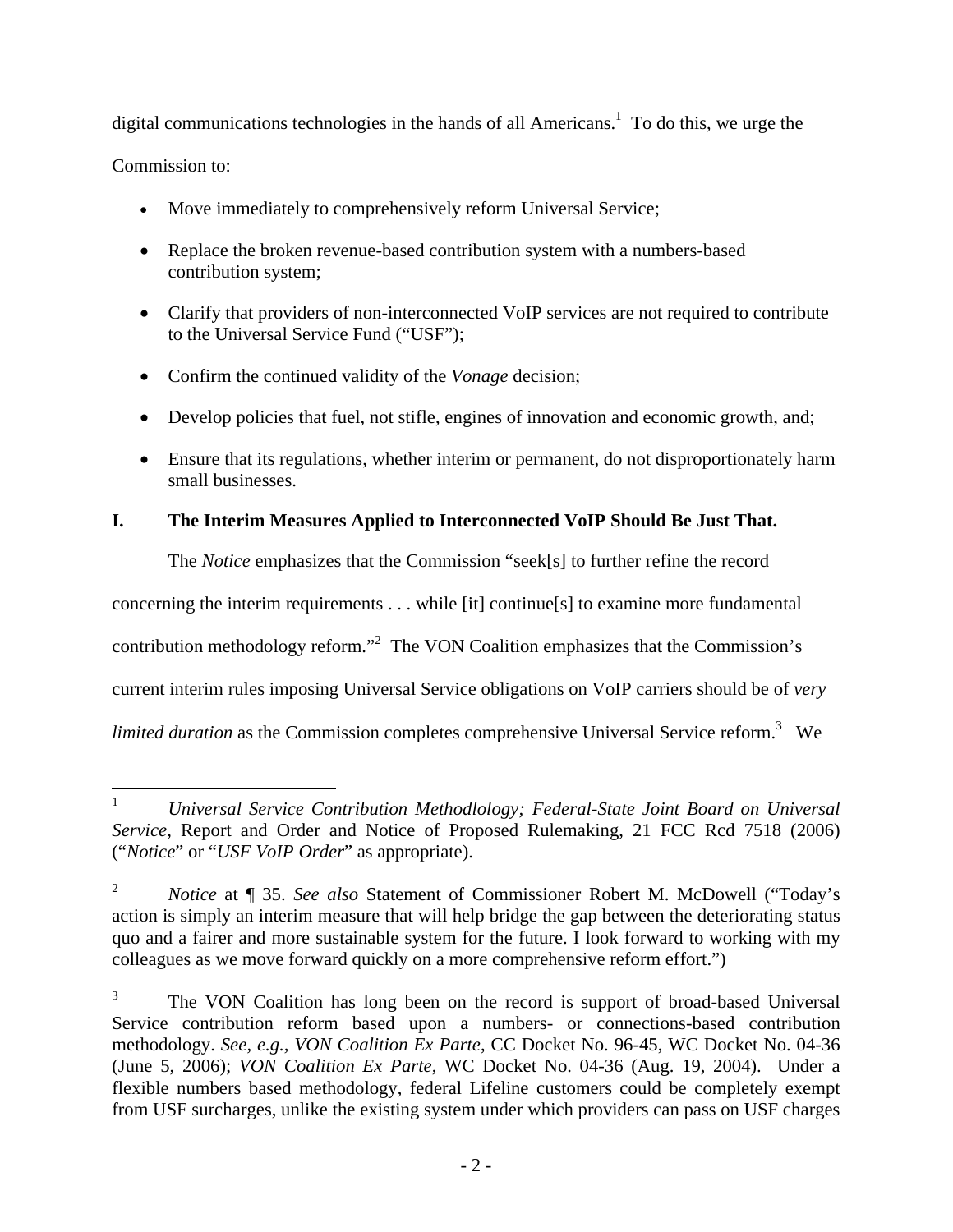are concerned that the very act of seeking further comment on the interim requirements undercuts the Commission's commitment to comprehensive Universal Service reform. The VON Coalition hopes that the Commission will take "interim" to mean, *at a maximum*, what it meant in the context of the *Wireline Broadband Order*—270 days.<sup>4</sup> Extended application of the interim USF requirements to interconnected VoIP would undercut the full promise and potential of Internet voice technologies; such benefits include increasing rural broadband demand and deployment, accelerating completion of the President's goal of universal broadband, and enhancing the lives of Americans by ensuring that residential and business consumers can benefit from the lower prices, new services, and competition that VoIP can deliver.

The VON Coalition fundamentally disagrees with NASUCA's post-*USF VoIP Order*

claims that no additional near-term Universal Service reform away from a revenues-based model

is needed.<sup>5</sup> At the outset, shifting Universal Service to a numbers (or connections) based

to these users based on interstate usage. Care should also be taken to protect low-volume users from inequitable impacts that potentially follow from a numbers based contribution methodology. If, in the future, the Commission finds that a numbers-based approach is challenged by technological evolution, we suggest that the Commission consider pursuing a connections-based approach to funding Universal Service. A connections-based approach may also be a useful means of determining USF obligations with respect to high capacity lines.

<sup>4</sup> *Appropriate Framework for Broadband Access to the Internet Over Wireline Facilities*, Report and Order and Notice of Proposed Rulemaking, 20 FCC Rcd 14853 ¶ 113 (2005) (*"Wireline Broadband Order")*. We note that ITTA, OPASTCO, and the Western Telecommunications Alliance recently requested that the Commission re-impose Universal Service requirements on wireline broadband Internet access providers where that requirement is lapsing due to the *Wireline Broadband Order*. *See Written Ex Parte Presentation of ITTA, OPASTCO, and Western Wireless Alliance*, WC Docket No. 06-122, CC Docket No. 02-33 (Aug. 4, 2006). In the event that the Commission acts on this request, we urge the Commission to take extreme care to ensure that VoIP customers are not potentially subjected to contributing to the USF *three times* for the same service (*i.e.,* paying twice under the interim removal of the carrier's carrier exemption for VoIP providers, and then again for their underlying broadband Internet access service).

<sup>5</sup> *Ex Parte Letter of the National Association of State Utility Commission Advocates*, CC Docket No. 96-45 *et al*., at 1 (June 29, 2006).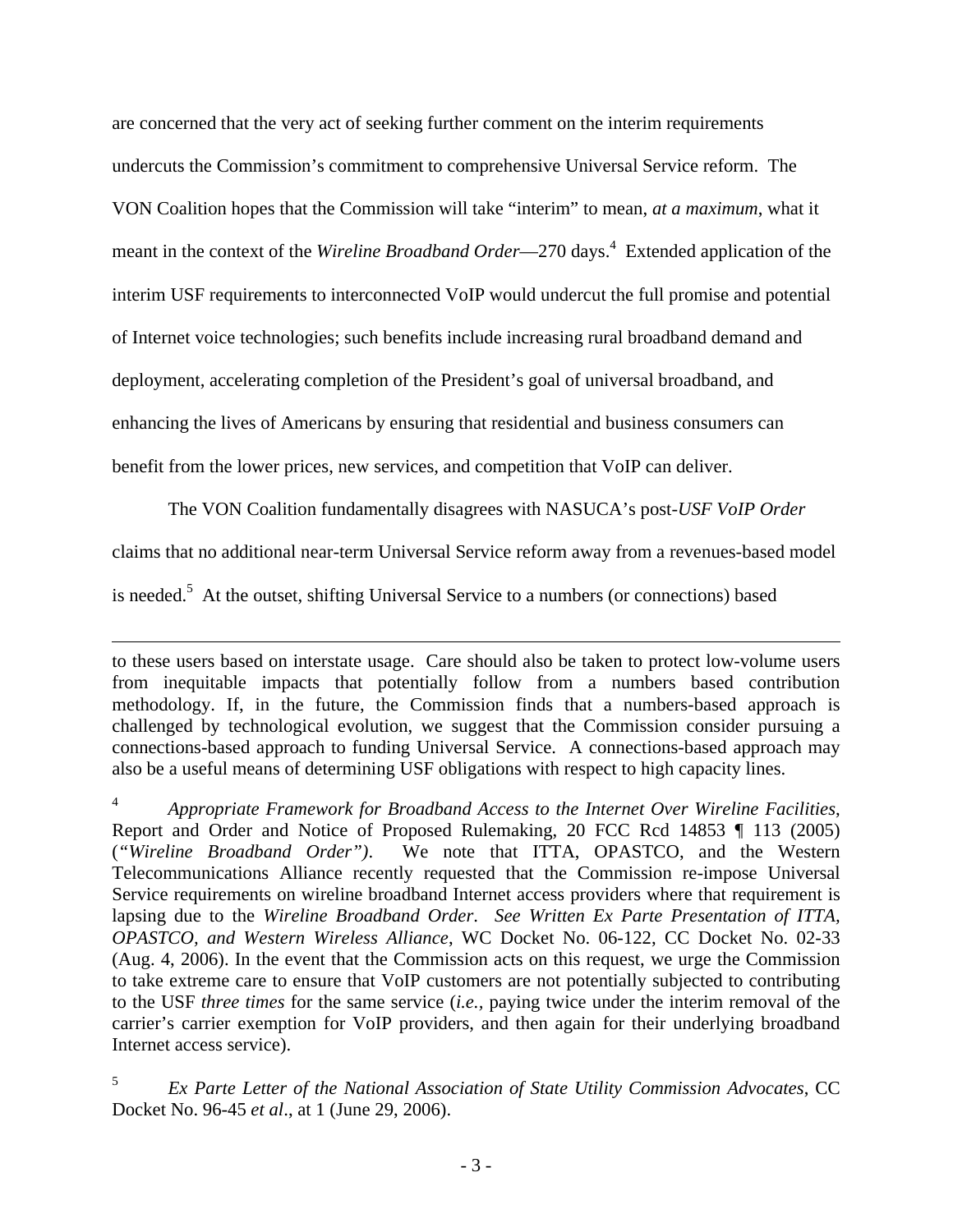approach could remedy the current legal infirmities associated with shoe-horning VoIP into a revenues-based system. <sup>6</sup> The passage of time, the possible Commission adjustment of the current interim regime by potentially eliminating or raising the VoIP safe harbor, or its extension of the double payment requirements to wholesale carriers only exacerbate these legal problems.<sup>7</sup> Also, comprehensive reform to a numbers- or connections-based system is needed to alleviate the Universal Service administrative compliance challenges that are unique to VoIP services. Under the interim regime, VoIP providers are essentially required to apply guesswork as to which aspects of often complex, varied services that converge CPE, voice, and data are interstate, and which aspects of international traffic are subject to Universal Service requirements. Also, the Commission's application of the highest of all safe harbors to VoIP, or being subjected to statelevel regulation, is no consolation. The recent *ex parte* submission of NTCA challenging 8x8's proposed traffic study further punctuates this point and makes it more difficult for VoIP providers to comply with the order.<sup>8</sup> Therefore, it is vital that the Commission immediately address the larger issue of comprehensively reforming the Universal Service program, of which VoIP is now a part.

<sup>6</sup> The *USF VoIP Order* is currently pending appeal. *See Vonage Holdings, Corp. v. FCC*, Docket No. 06-1276 (D.C. Cir. filed July 18, 2006).

<sup>7</sup> At this time, the VON Coalition will abstain from providing further comment on the VoIP safe harbor as requested in the *Notice* with the hope that the Commission will soon make the issue moot by adopting comprehensive Universal Service reform..

<sup>8</sup> *See Ex Parte Letter of NTCA*, WC Docket No. 06-122 (July 25, 2006) (discouraging expedited review of proposed traffic study and requesting disclosure of confidential details of proposed study).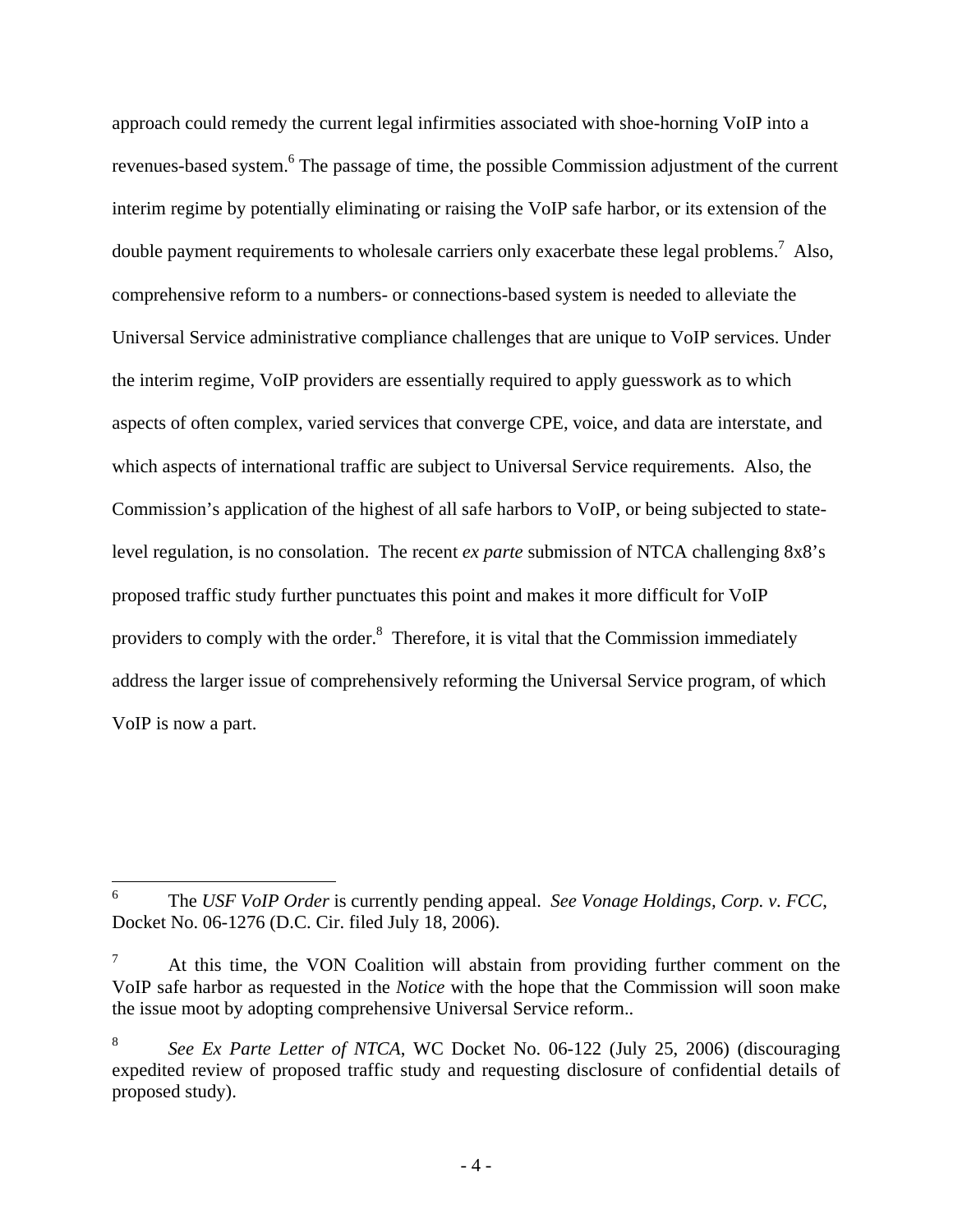## **II. The Commission Should Rapidly Transition to a Numbers-Based USF Contribution Mechanism.**

The VON Coalition urges the Commission to reform the Universal Service contribution methodology by adopting expeditiously a flexible telephone number-based assessment. A numbers-based assessment will remedy the systemic deficiencies of the current revenue-based methodology and ensures equity, non-discrimination and competitive neutrality in the dramatically changing telecommunications and information services marketplace. A connections or numbers-based assessment is more economically efficient because it does not distort customer purchasing decisions and does not add significant administrative costs. Finally, a connection or numbers-based assessment ensures that the universal service contribution base will continue to grow, creating a stable and sustainable fund.

 **Equitable, Non-Discriminatory and Competitively Neutral.** First, a number-based contribution mechanism ensures that all providers of telecommunications services contribute to the USF in a non-discriminatory manner. All providers whose services connect to the PSTN assign telephone numbers to their customers and will therefore all be required to contribute to the USF under a number-based contribution mechanism, regardless of the technology utilized to place the PSTN call. Thus, a number-based contribution mechanism will be "equitable and nondiscriminatory" as required by sections 254(b)(5) and 254(d) of the Communications Act.<sup>9</sup>

**Economic Efficiency.** Second, a telephone number-based assessment will ensure that USF contributions are assessed in an economically efficient manner, eliminating the distorting impact on demand for telecommunications services that plagues the current revenue-based assessment methodology whereby non-traffic sensitive costs are recovered on a usage-sensitive basis. A telephone number-based methodology will also simplify the current USF regime both

–<br>9

*See* 47 U.S.C. §§ 254(b)(5); 254(d).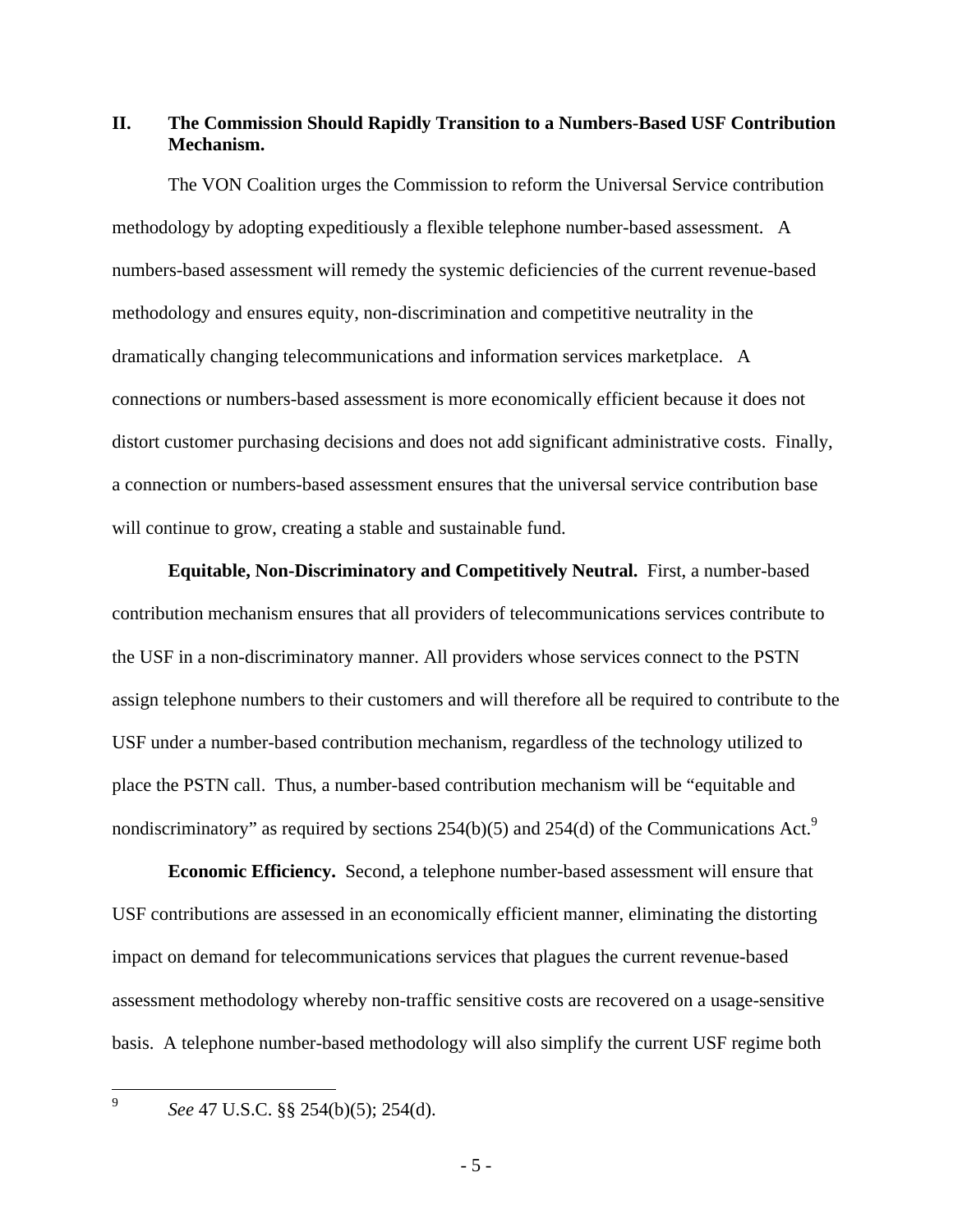for consumers, by eliminating the need to pay USF fees to both their local and long distance carriers, and for carriers, by avoiding the administrative costs of identifying which revenues are subject to a USF assessment.

**Sustainability.** Third, the deployment of IP-enabled services as well as other technological changes are erasing the distinctions between intrastate and interstate services, between telecommunications services, information services and cable services, and between network services and customer premise equipment ("CPE"). This blurring of jurisdictional boundaries and technological distinctions makes it difficult to define and audit today's contribution base of interstate telecommunications revenue. The contribution base is increasingly subject to erosion as carriers bundle and integrate services without regard for regulatory classifications or jurisdictional boundaries. A flexible telephone number-based methodology will avoid the need for the Commission to continue adopting emergency patches to temporarily fix the irretrievably broken revenue-based methodology.

 Finally, in addition to the foregoing, a telephone number-based contribution mechanism does not implicate the exclusive state jurisdiction over intrastate telephone service provided in Section 2(b) of the Communications Act. A number-based contribution mechanism avoids the potential issue of an illegal assessment on intrastate revenues in violation of Section 2(b) because the Commission's exclusive jurisdiction over the North American Numbering Plan ("NANP") provides it with plenary authority to adopt a number-based contribution mechanism.<sup>10</sup>

There is a growing, industry-wide consensus that a flexible number-based approach will help ensure a sustainable fund so that rural and low income Americans have access to a vast array of exciting communications choices at economically reasonable prices. The VON Coalition

 $10<sup>10</sup>$ 47 U.S.C. § 251(e)(1) ("The Commission shall have exclusive jurisdiction over those portions of the North American Numbering Plan that pertain to the United States.").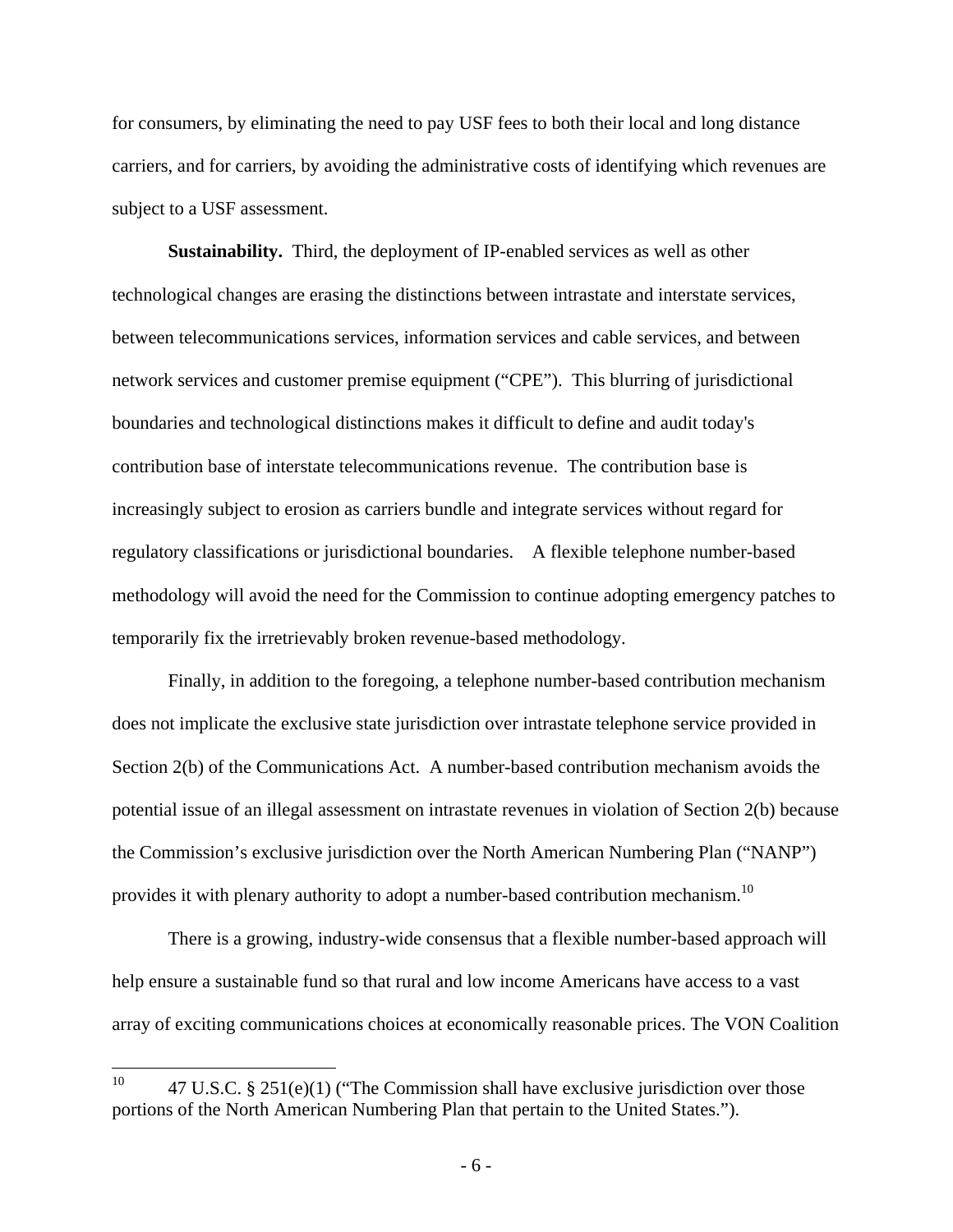urges the Commission to transition to a numbers-based contribution methodology without further delay.

## **III. Definitional Underpinnings Are Critical To The Appropriate Universal Service Requirements.**

The *Notice* seeks comment on "ways in which [the] new requirements for interconnected VoIP providers could be improved."11 The Commission could improve upon its interim Universal Service requirements for VoIP providers by putting a more refined filter on which VoIP services are required to pay into the Universal Service Fund beyond just grouping together all providers potentially meeting or with the mere capability of meeting the broad four-point definition of "interconnected VoIP." The Commission's delay in earnestly addressing the regulatory classification(s) of VoIP is doing a grave disservice to competition, innovation and, ultimately, the public interest. The Commission's efforts to contort the long-standing regulatory and legal framework underpinning advanced services to avoid the baseline issue and support interim decisions applying discriminatory regulatory requirements on VoIP providers (or removing regulations from network owners) have caused significant regulatory uncertainty, caused delay, undermined business operations and innovation, and have caused competitive carriers significant legal costs.

The interim Universal Service requirements placed on VoIP could be improved if the Commission acknowledges that, at least in certain instances, VoIP service is merely an application, just like web surfing, riding on top of a broadband network. In such cases, it is end users that are "using" telecommunications to facilitate their communications; these VoIP companies in no way "provide" interstate telecommunications to those end users. The

 $11$ *Notice* at **[68.**]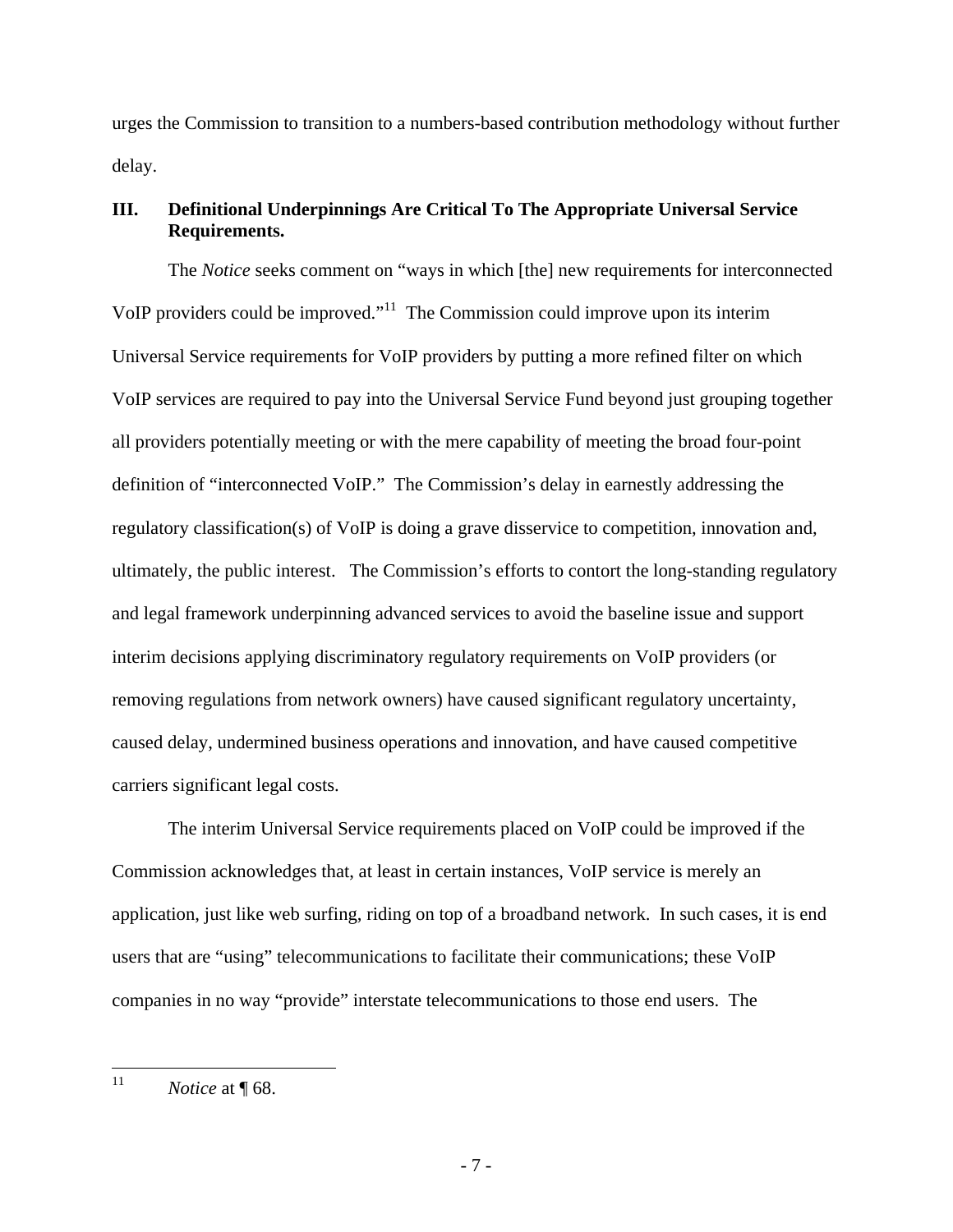Commission hints at this issue in the *Order*, and should take the next step now to improve upon its makeshift Universal Service requirements for interconnected VoIP providers.<sup>12</sup>

## **IV. The Commission Should Clarify That Providers of Non-Interconnected VoIP Services Are Not Required to Contribute to USF.**

In order to facilitate the implementation of the *USF VoIP Order* – by identifying its appropriate limits – the Commission should: (1) clarify that a provider's non-interconnected VoIP offerings, where bundled with interconnected VoIP services, are not subject to USF contribution obligations; and (2) not expand its definition of interconnected VoIP service beyond services that can both place and receive PSTN connected calls..

The Commission has limited its regulation of IP services to interconnected VoIP service that allows a user to terminate and originate a call on the PSTN. We commend the Commission for limiting the scope of regulation and believe the public interest, whose analysis is required by section 254(d), weighs heavily against imposing USF contribution obligations on noninterconnected VoIP services even where they are bundled with an interconnected VoIP service.<sup>13</sup> Driving USF obligations beyond two-way PSTN interconnected services as defined by the Commission's interconnected VoIP definition will stifle innovation, adversely affect productivity, and undermine the availability of valuable new services to consumers.

<sup>12</sup> 12 *See USF VoIP Order* at ¶ 137. The VON Coalition has provided ample legal basis for finding that VoIP is an unregulated information service. In the event that the Commission continues its refusal to find that VoIP (whether over-the-top or facilities-based or both) services are information services and, at the same time, imposes legacy Title II regulation on VoIP providers, the Commission should extend Title II rights to VoIP providers as well. Failing to address the issue, the Commission is perpetuating a regulatory regime where VoIP providers suffer the "worst of both worlds" – onerous Title II legacy regulations (*e.g.,* CALEA, 911, and USF) imposed with unprecedented lack of guidance and on impossibly expedited timeframes, without the accompanying rights and benefits (*e.g.,* interconnection rights universally needed for ubiquitous voice communications by end users, anti-discrimination protections).

<sup>13 47</sup> U.S.C.  $\S$  254(d).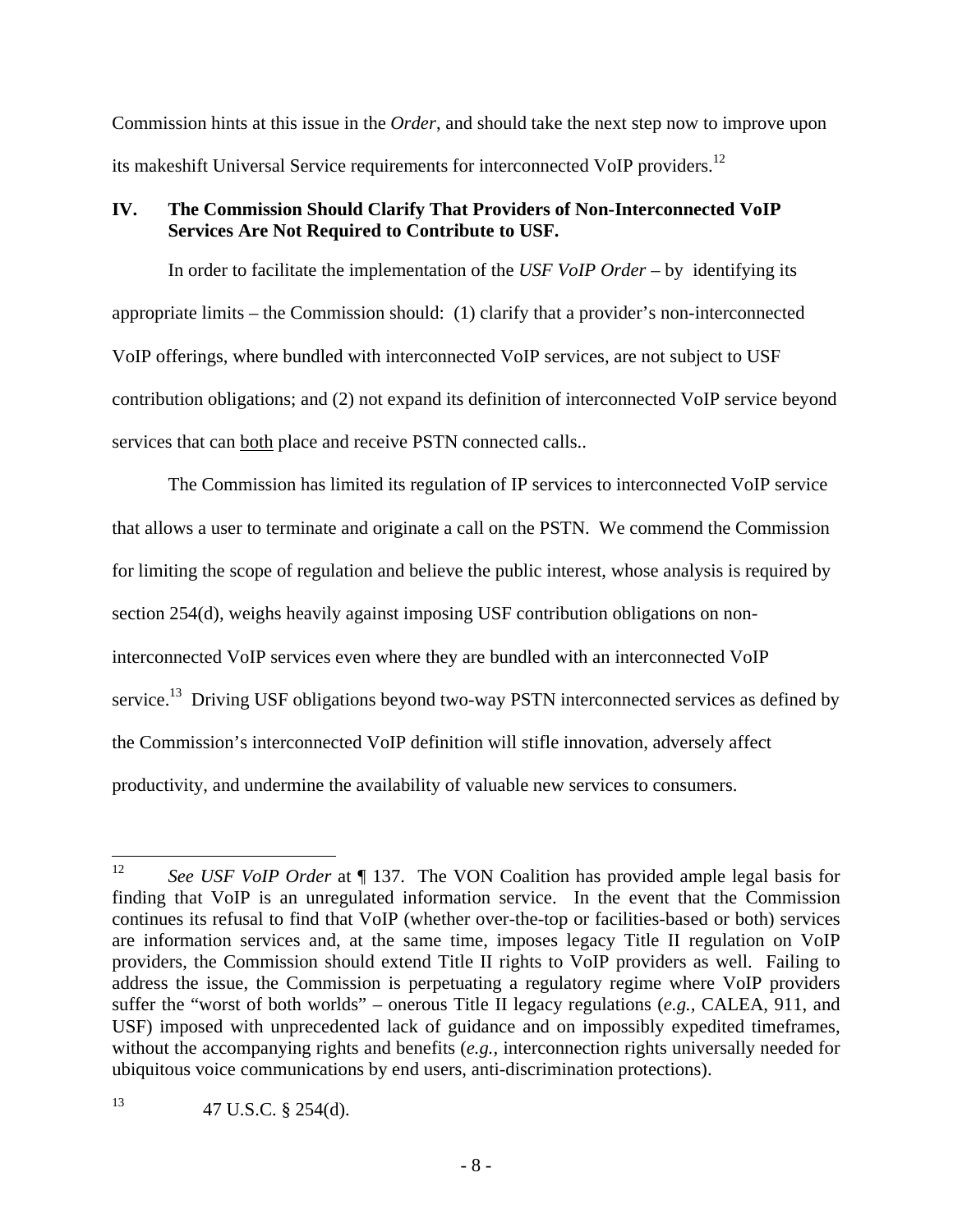The specific language at issue can be found in paragraph 36 of the *USF VoIP Order* where the Commission stated:

> We emphasize that interconnected VoIP service offers the capability for users to receive calls and terminate calls to the PSTN; *the obligations we establish apply to all VoIP communications made using an interconnected VoIP service, even those that do not involve the PSTN.*<sup>14</sup>

Under this potentially ambiguous sentence, VoIP services that never touch the PSTN – including software enabling users to have PC-to-PC VoIP communications that are bundled with interconnected VoIP services may be required to contribute to the USF. These communications do not traverse the PSTN, and in many instances are carried by the users' ISPs and then over the public Internet. They are often times offered for free to the public and on a non-subscription basis. Moreover, VoIP providers may offer other voice-enabled features with their software including web video conferencing that includes IP voice capabilities. Under the *USF VoIP Order*, such non-PSTN interconnected services – if offered with an interconnected VoIP service – may be required to contribute to the USF. Such an outcome would place a large financial burden on new, innovative non-interconnected VoIP services, often provided by new or small businesses, and make it cost prohibitive or impossible for companies to make such offerings to the public.

The public interest weighs heavily against the Commission expanding Universal Service to non-interconnected VoIP services. Such a public interest analysis is required by section 254(d) before the Commission can subject non-carriers to Universal Service contribution obligations under its permissive authority. Specifically, under section 254(d), the Commission

 $14$ 

<sup>14</sup> *USF VoIP Order* at ¶ 36 (emphasis added).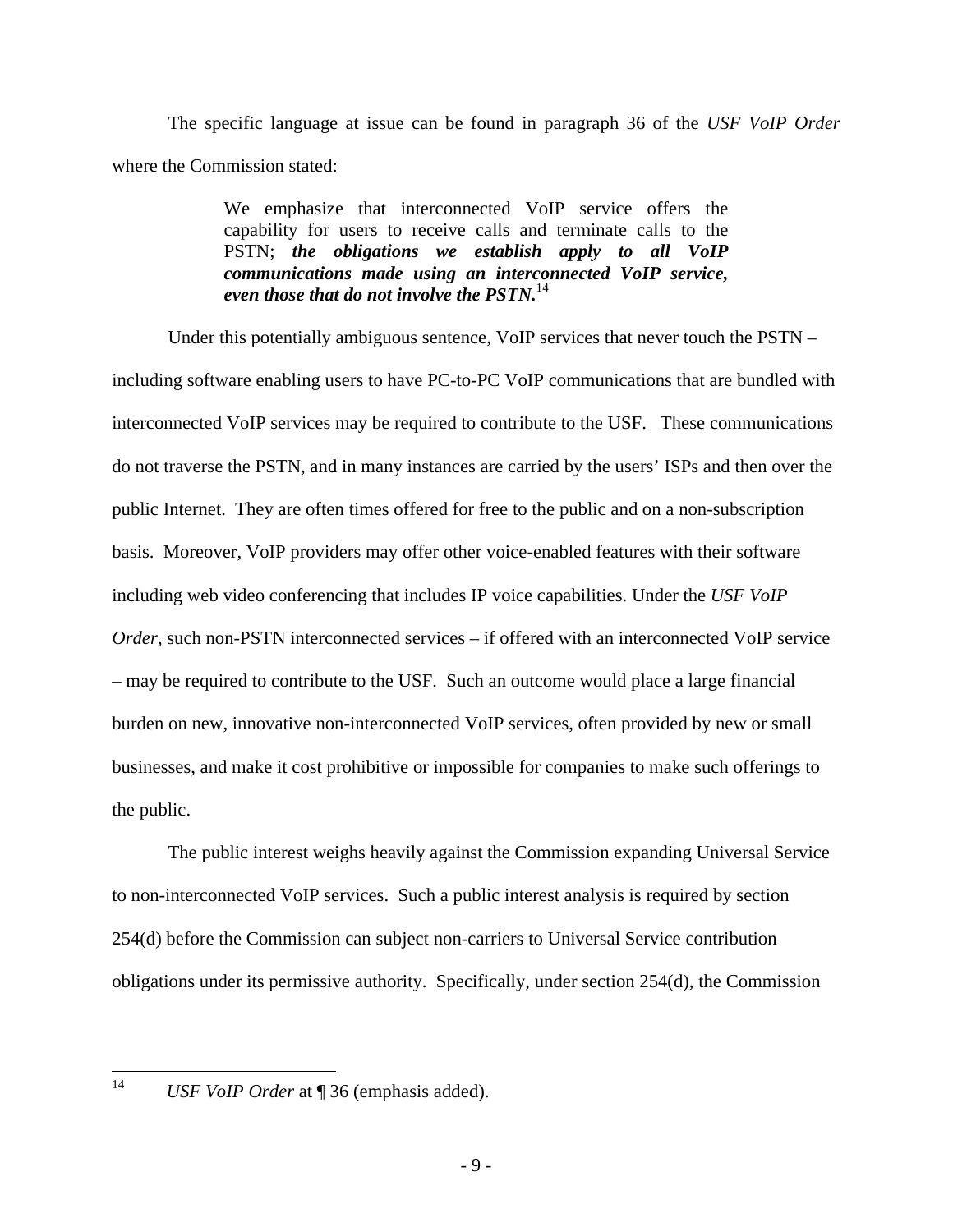may only require USF contributions for "the preservation and advancement of universal service *if the public interest so requires.*15

In the case of non-interconnected VoIP where bundled with interconnected VoIP, expanding Universal Service to cover such services would not serve the public interest, and in fact, is contrary to the Commission's rationale in prior USF decisions. Specifically, unlike the payphone aggregators the Commission refers to in the *USF VoIP Order*, non-interconnected VoIP services do not touch or utilize the PSTN, so they place no burden or cost on the existing PSTN infrastructure.<sup>16</sup> Thus, non-interconnected VoIP providers do not benefit from any connection to the PSTN, and it would be unfair (and contrary to past Commission practice) to subject them to USF contributions intended to maintain the PSTN.<sup>17</sup>

<sup>15</sup> 15 47 U.S.C. § 254(d) (emphasis added).

<sup>16</sup> *See USF VoIP Order* at ¶ 37. The Commission stated that it "found it appropriate to extend universal service contribution obligations to classes of providers that benefit from universal service through their interconnection to the PSTN." *Id.* (citing payphone aggregator holding in *Universal Service First Report and Order*, 12 FCC Rcd 8776, 9184 at ¶797 (1997)).

<sup>&</sup>lt;sup>17</sup> In addition, where bundled with interconnected VOIP service and when noninterconnected VOIP service providers do not provide telecommunications, the application of USF to such non-interconnected VoIP services would run contrary to the Commission's own analysis to impose USF obligations on providers of "interstate telecommunications" *USF VoIP Order* at ¶ 39. The Commission stated "[w]e find that interconnected VoIP providers are 'providers of interstate telecommunications' as required for the use of the permissive authority pursuant to section 254(d)." *Id*. Users of many non-interconnected VoIP services typically obtain telecommunications through their broadband ISPs which allows them to connect to the public Internet to make VoIP communications. Thus, providers of many non-interconnected VoIP communications do not furnish or provide any transmission. Furthermore, the Commission's suggestion that non-interconnected VoIP services that do not include telecommunications may be subject to USF is inconsistent with its prior holding in pulver.com. In that proceeding, the Commission declared that pulver.com's Free World Dialup is neither "telecommunications" nor "telecommunications service" as defined in the Act. *In re Petition for Declaratory Ruling that pulver.com's Free World Dialup is Neither Telecommunications Nor a Telecommunications Service*, Mem. Op. and Order, 19 FCC Rcd 3307 ¶8 (2004) ( "*pulver.com Order*"). Just as FWD, many PC-to-PC VoIP communications do not provide "telecommunications" or telecommunications service." Nonetheless, regardless of whether a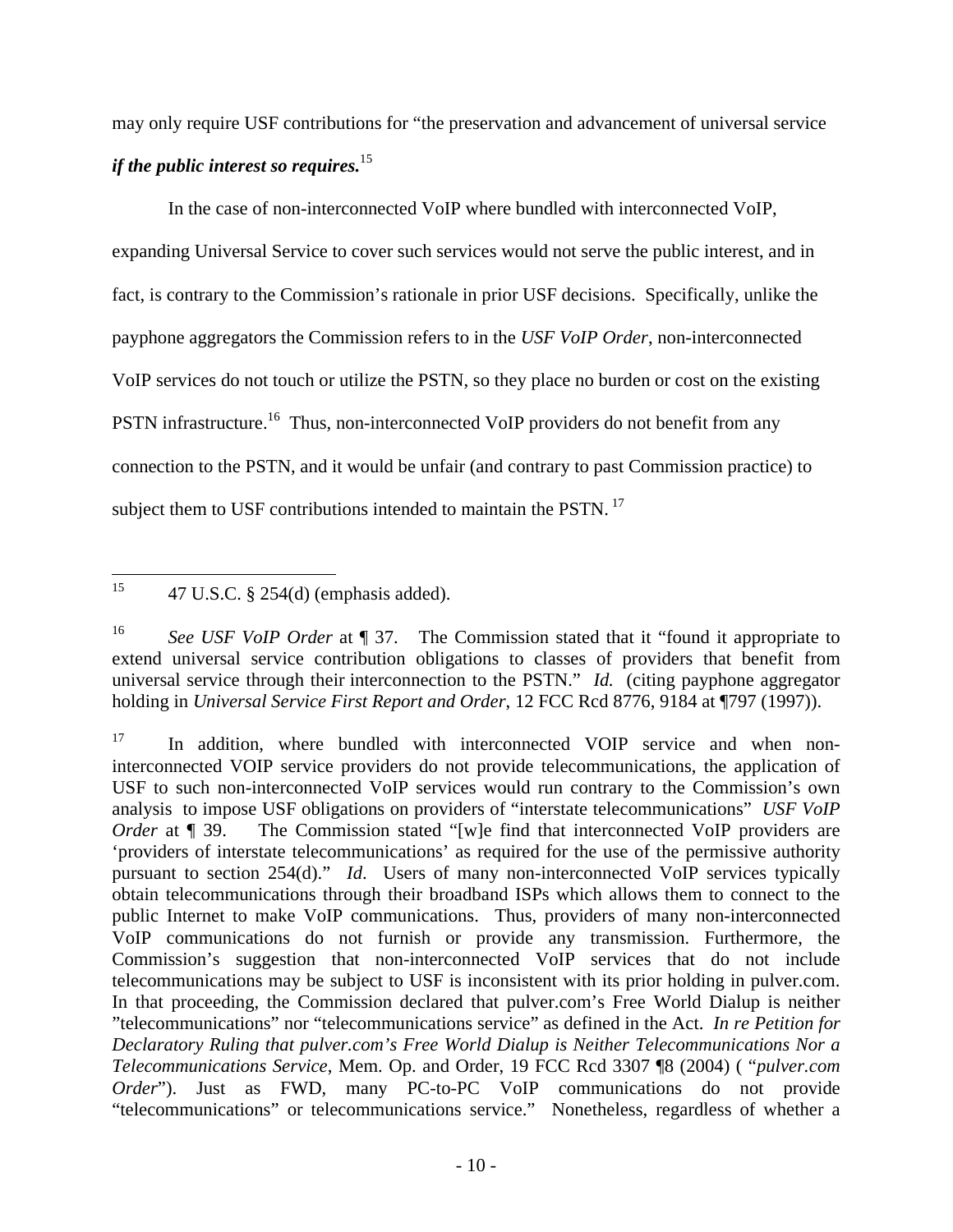Moreover, imposing USF requirements on these services would stifle innovation and limit the availability of VoIP communications to American consumers. Since many noninterconnected VoIP offerings -- such as PC-to-PC VoIP -- are offered on a free, nonsubscription basis, many companies would be able to afford to continue delivering their service and would likely limit or stop offering such free VoIP communications if they suddenly were forced to pay into the USF. Such USF fees may also make it more cost-prohibitive for small, start-up companies to offer new innovative VoIP features to the public. Such outcome would be contrary to the public interest, and the purpose of the Telecommunications Act of 1996 which is "[t]o promote competition and reduce regulation . . . and encourage the rapid deployment of new telecommunications technologies."18

Thus, the Commission should not expand the scope of USF contribution obligations beyond VoIP providers' interconnected VoIP services that serve as substitutes for traditional PSTN-based telecommunications services – *i.e*., offering real-time voice services to the public, for a fee, that enable users to make calls to and receive calls from the PSTN. An expansion of Universal Service to non-interconnected VoIP services would only undermine the introduction of valuable and innovative services. In contrast, the Commission's rapid reform of the USF contribution methodology would facilitate the continued viability of the USF while preserving innovation by ensuring that USF obligations are not imposed on providers of non-interconnected VoIP communications.

PC-to-PC service includes "telecommunications," it should not be subject to USF obligations since it does not connect to the PSTN and is not a substitute for existing telephone service.

<sup>18</sup> *See* preamble S. 652 (Telecommunications Act of 1996) *available at* http://www.fcc.gov/Reports/Tcom1996.pdf.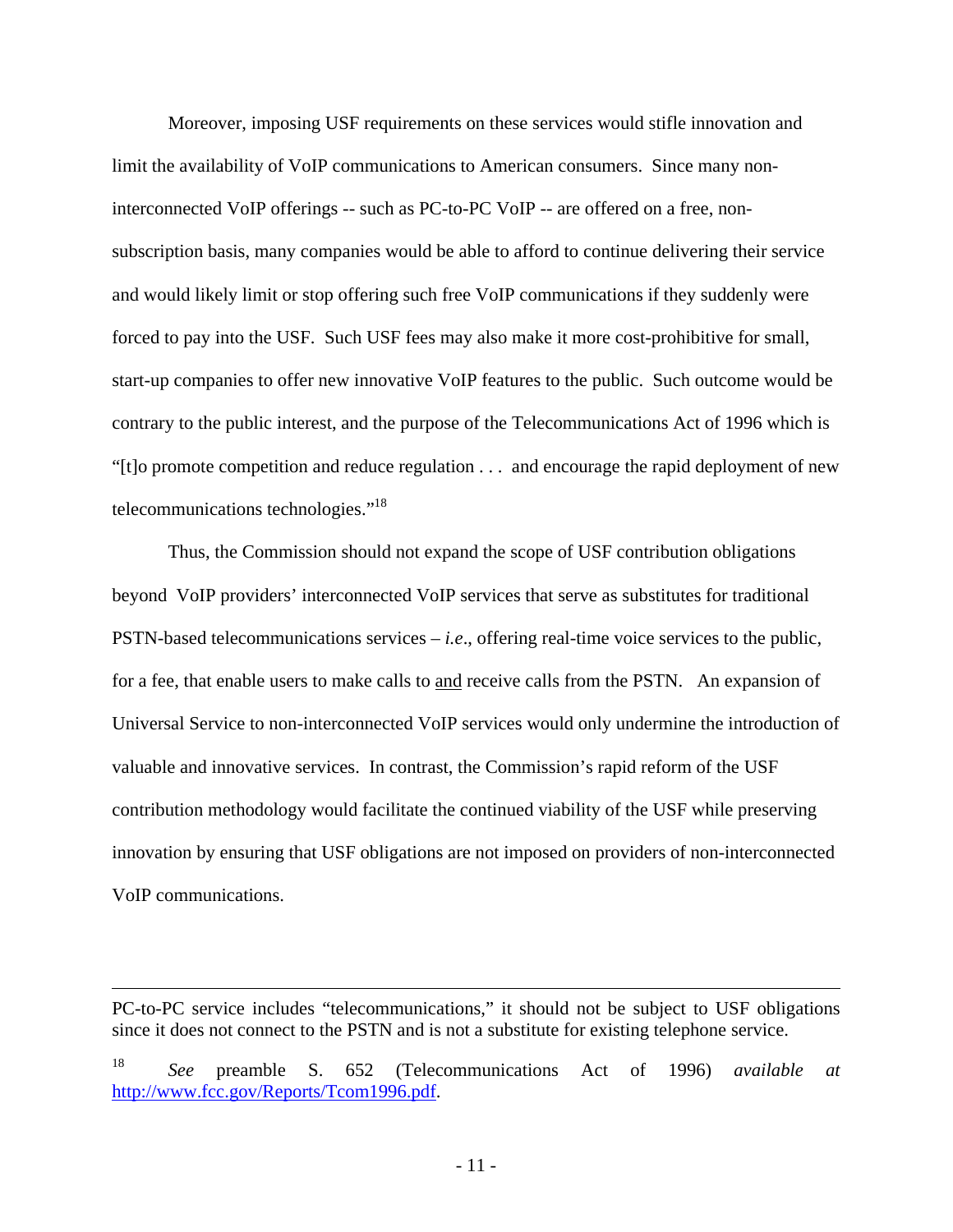#### **V. The Commission Should Reaffirm its Commitment to Federal Jurisdiction for VoIP.**

Consumers nationwide have already begun to reap the benefits of the regulatory certainty and elimination of outmoded economic barriers to market entry provided by the *Vonage* Order*.* The Commission has recognized that in various other contexts regulatory certainty paves the way for increased investment in innovative applications and services. The rapid availability of these applications and services spur demand for broadband connectivity which continues a virtuous cycle of investment and consumer benefit. In this context, the Commission should maintain its commitment to a single national policy for Internet communications and not undermine this policy as it suggests may be the case in the *USF VoIP Order*. 19

 The *Vonage Order* wisely recognized the importance of adopting a single national regulatory framework for VoIP, rather than a patchwork of potentially conflicting state regulation, "clear[ing] the way for increased investment and innovation . . . to the benefit of the American consumers<sup>"20</sup> Abandoning a unified, federal approach to Internet communications will undermine this certainty and distort the principle of competitive neutrality. Even if were feasible or reasonable for VoIP providers to determine whether traffic is interstate or intrastate, the Commission should not unsettle the market by applying a potential patchwork of state regulations. Accordingly, the Commission should not stray from its VoIP conclusions that "[d]ivergent state rules, regulations and licensing requirements could impede the rollout of such

.

<sup>19</sup> *USF VoIP Order* at ¶ 56.

<sup>20</sup> *Vonage Holdings Corp. Petition for Declaratory Ruling Concerning an Order of the Minnesota Public Utilities Commission*, Memorandum Opinion and Order, 19 FCC Rcd 22404 ¶ 2 (2004) ("*Vonage Order").*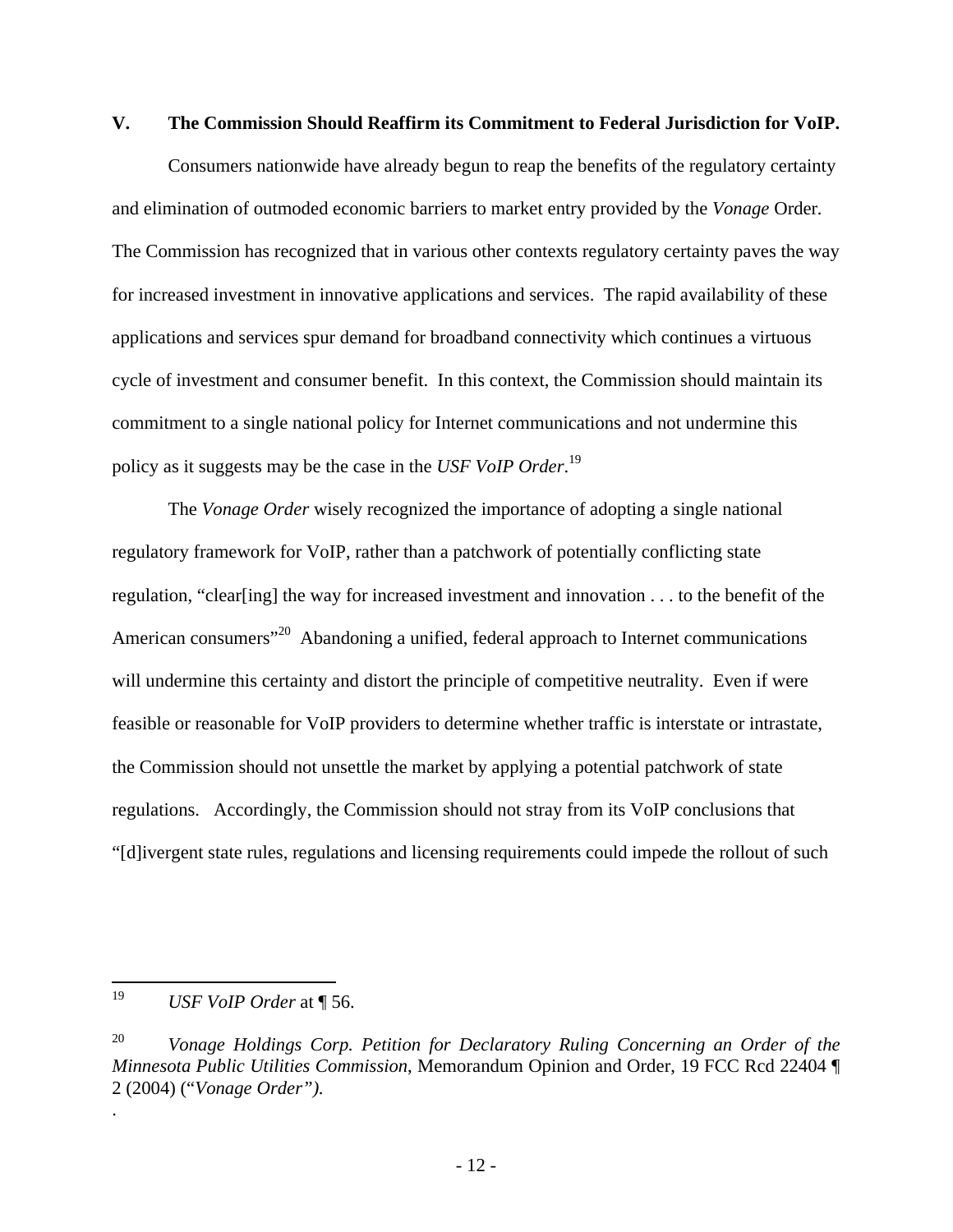services that benefit consumers by providing them with more choice, competition and innovation $^{1,21}$ 

The Commission has recognized that other industries, such as the wireless industry, have benefited from a national policy framework. Divergence from a national policy framework for VoIP services will have competitive significance. For example, the wireless industry is not required to surrender to state regulation if it reports its actual traffic revenues for USF purposes, and to impose state mandates on VoIP providers who provide actual traffic revenues would unfairly discriminate against this nascent industry and impose unnecessary regulatory costs on adjacent industries.

Moreover, the very nature of the Internet counsels against the use of any approach that relies on traditional geographic distinctions. As the Commission has recognized, "new networks based on the Internet Protocol are, both technically and administratively, different from the PSTN."<sup>22</sup> These networks "challenge<sup>[]</sup> the key assumptions on which communications networks, and regulation of those networks, are predicated: Packets routed across a global network with multiple access points defy jurisdictional boundaries."<sup>23</sup> In this technical environment, the question of whether traffic is intra or interstate becomes irrelevant or rather – relevant only for potentially artificial regulatory purposes. The Commission must move away from regimes based on old geographic boundaries, which may no longer make sense.

Indeed, the traditional notion of an "end point" has been forever altered by new services. Under the Commissions "end-to-end" jurisdictional analysis, VoIP and other IP-enabled services

23 *Id.* 

<sup>21</sup> FCC release, November 9, 2004, citing rationale for *Vonage Order*.

<sup>22</sup> *IP-Enabled Services NPRM* at ¶ 4.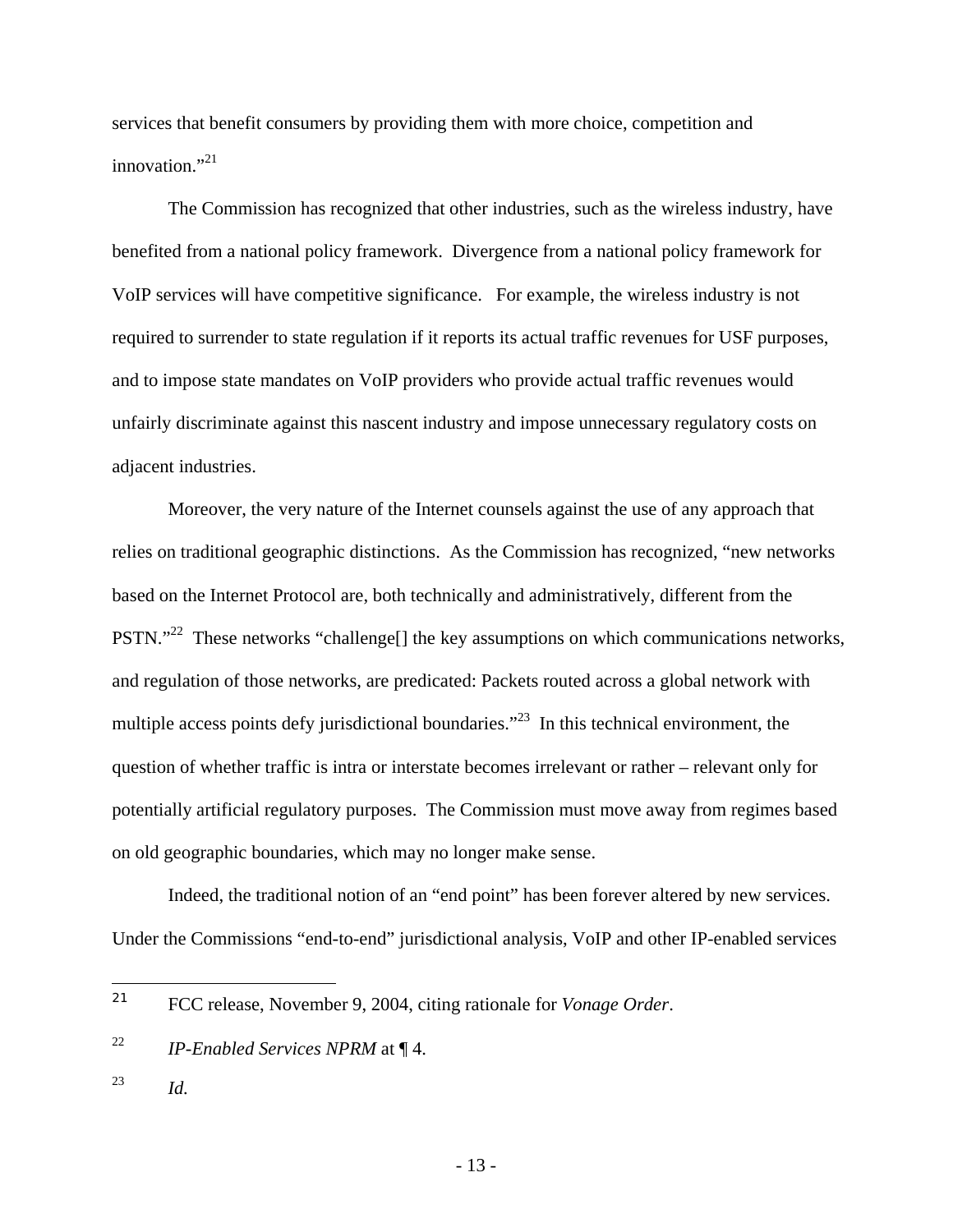defy geography-based jurisdictional classification, because "IP-based services . . . enable subscribers to utilize multiple service features that access different websites or IP addresses during the same communication session and to perform different types of communications separately."<sup>24</sup> Internet communications services in general and VoIP services in particular are likewise capable of directing a single "call" to multiple devices located at multiple geographic endpoints, some of which may be interstate and some of which may characterize the call as intrastate. Either way, the technology operates in a manner that is fundamentally inconsistent with the notion that a communication has two, and only two, ends. This is a feature of new VoIP services and empowers users to structure communications in any manner they see fit. Forcing state jurisdiction over such things as intrastate access charges in this context would be impractical and at odds with technological realities.

Just as the indeterminacy of end points augers for federal jurisdiction, the market definitions upon which those end points are based have decreasing relevance even for regulators. A consequence of the assertion of state jurisdiction is the notion that traffic must be segregated into local calling areas or long-distance buckets – but those market definitions are being erased by bundled calling plans and VoIP services. Instead of using out-moded market classifications and regulatory distinctions, the Commission should instead continue to rest its Universal Service policy on clear, bright line rules for federal contributions.

Interconnected VoIP services are but one manifestation of the trend away from jurisdictionally definable services. Future services will certainly test further the limits of any jurisdictional geography. For this reason, applying today's geographical distinctions to VoIP and similar services is likely to have significant unintended consequences, and may undermine the

<sup>24</sup> *Vonage Order* at  $\P$  25.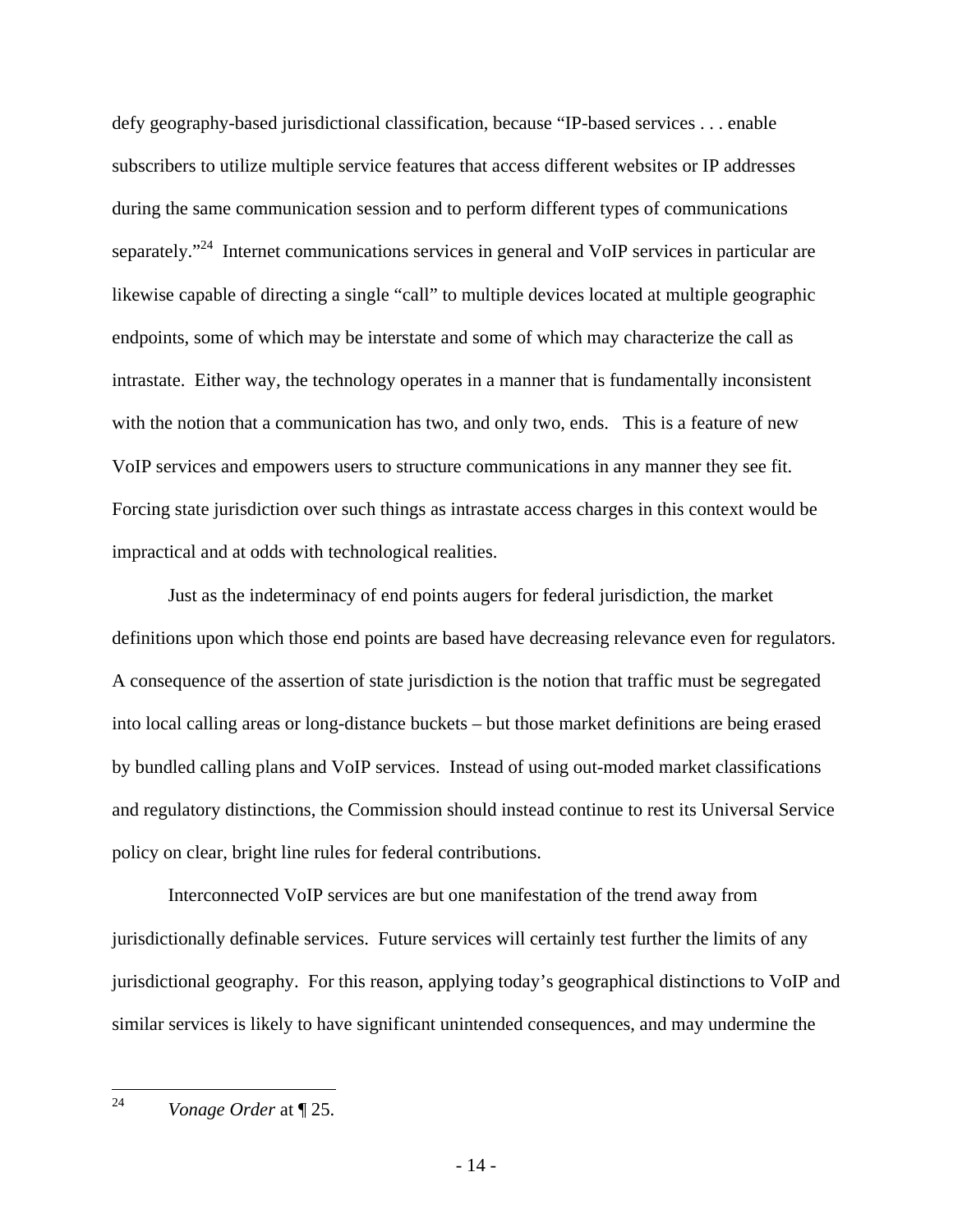very investment and innovation that have enabled the Internet to flourish. It would be particularly unwise to impose traditional geographic distinctions for the sake of interim USF solutions, as there is already broad recognition that the existing geography-based revenue assessment scheme is broken and must be reformed. Instead, the Commission should provide continued regulatory certainty by reaffirming the reasoning of its *Vonage Order* and making clear its commitment to a single national regulatory regime for VoIP.

#### **VI. The Commission Should Fuel, Not Stifle, Engines of Innovation and Economic Growth.**

Some of the interim requirements in the *USF VoIP Order* disproportionately put small businesses and broadband innovators at a disadvantage – hurting the engines of economic growth and innovation upon which the nation's future prosperity depends. These requirements do not embody the basic spirit of section 254(d), which requires contributions to the Universal Service Fund to be made on "on an equitable and nondiscriminatory basis."<sup>25</sup> Interconnected VoIP providers, generally small innovators on the cutting edge of developing and delivering new broadband innovations, are required to make substantially higher Universal Service payments and jump through higher regulatory hoops than similarly-situated companies not providing VoIP services. The Commission should modify the interim regime accordingly.

One example is the *USF VoIP Order's* requirement that some VoIP providers submit double payments into the Universal Service Fund.<sup>26</sup> This requirement does not apply to any other class of contributors to the Fund, and essentially requires double payments only for those consumers who are helping to increase America's broadband penetration by using broadband and

<sup>25</sup> 25 47 U.S.C. § 254(d).

<sup>&</sup>lt;sup>26</sup> *See USF VoIP Order* at ¶ 58-59 (waiving the "carrier's carrier" rule, thereby requiring both interconnected VoIP providers and the telecommunications carriers that provide their telecommunications inputs to contribute for the next two quarters).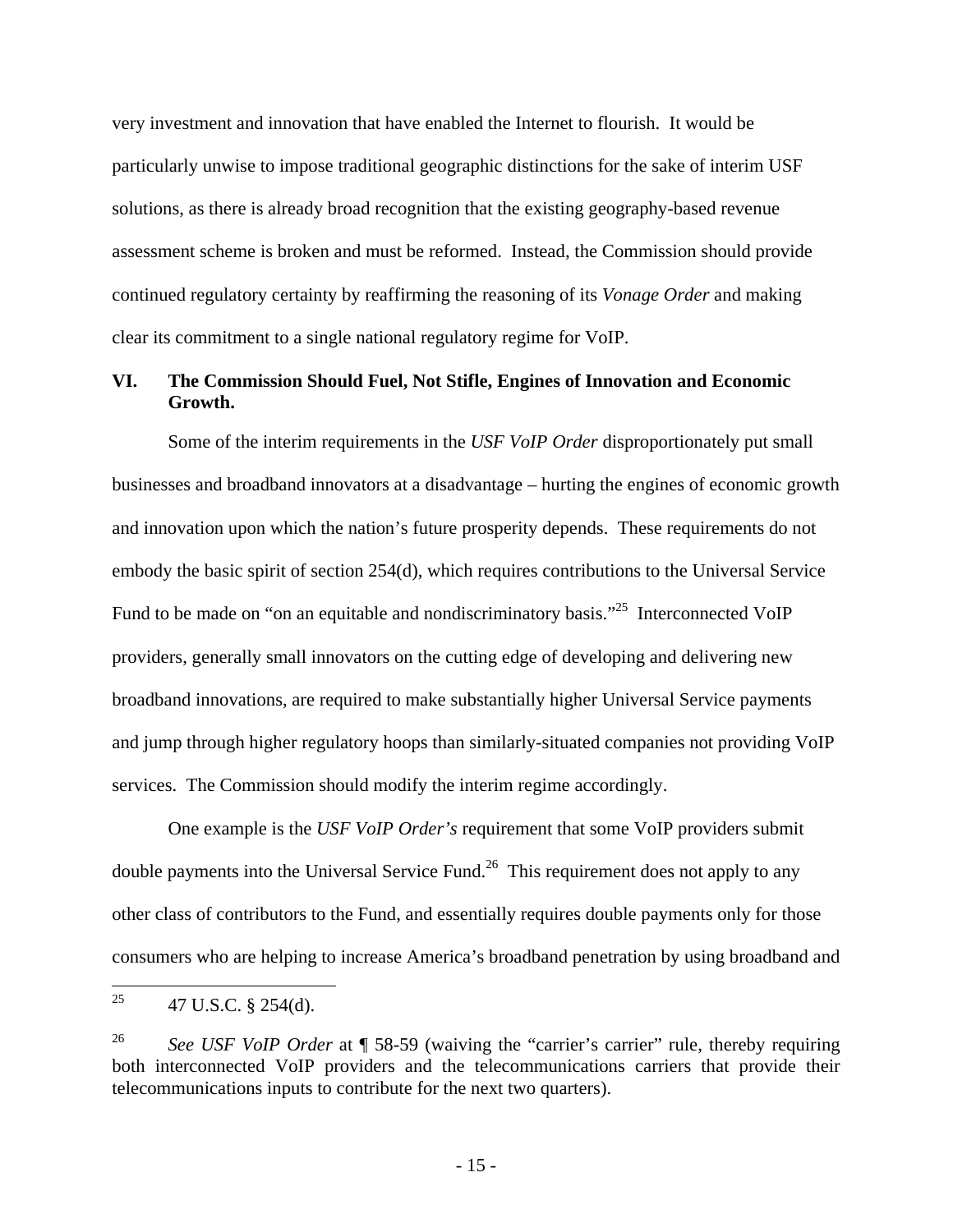VoIP to communicate. Another example is the *VoIP USF Order's* imposition of the highest of all safe harbors on VoIP and its resulting effects.<sup>27</sup> If this interim measure is left in place longterm, it could stifle broadband deployment and the very applications that are driving demand for broadband. This high safe harbor further impedes America's ability to gain ground in terms of broadband penetration. The Commission has data concerning the relative proportion of interstate calling for wireline and wireless carriers that are more analogous to VoIP than the current safe harbor. For example, NECA's most recent reported percentage of interstate Dial Equipment Minutes ("DEM") is 12.76%.<sup>28</sup> Wireless carriers, who similarly sell a mobile all-distance service, report that approximately 23% of their revenue is interstate.<sup>29</sup> These would be more defensible, less discriminatory, and more equitable proxies for VoIP interstate minutes.

The Commission could also improve the current Universal Service regime for VoIP providers by eliminating case-by-case pre-approval of traffic studies.<sup>30</sup> For providers that cannot distinguish actual revenues, the pre-approval requirement essentially forces the use of the safe harbor for an indefinite period. Pre-approval is especially harmful to the small VoIP providers that are least likely to have the resources to seek and obtain pre-approval of a traffic study. At the very least, VoIP provider should be subject to the same traffic study requirements as other carriers. Even better, the Commission can remedy each of these issues by moving swiftly and

 $27\,$ 27 *Id.* at ¶ 53. *See also Ex Parte Comments of Vonage*, CC Docket No. 96-45, WC Docket No. 04-36 at 3 (June 14, 2006) (showing how the VoIP safe harbor results in VoIP customers paying substantially more than equivalent wireless and wireline customers).

<sup>28</sup> Federal Communications Commission, *Trends in Telephone Service*, Table 10.1 (rel. Aug. 7, 2003).

<sup>&</sup>lt;sup>29</sup> *See* Federal Communications Commission, Telecommunications Industry Revenues, Table 8 (2004) (23% represents the proportion of wireless telephony combined interstate and international revenues to total revenues less international-to-international revenues).

<sup>30</sup> *See USF VoIP Order* at ¶ 57.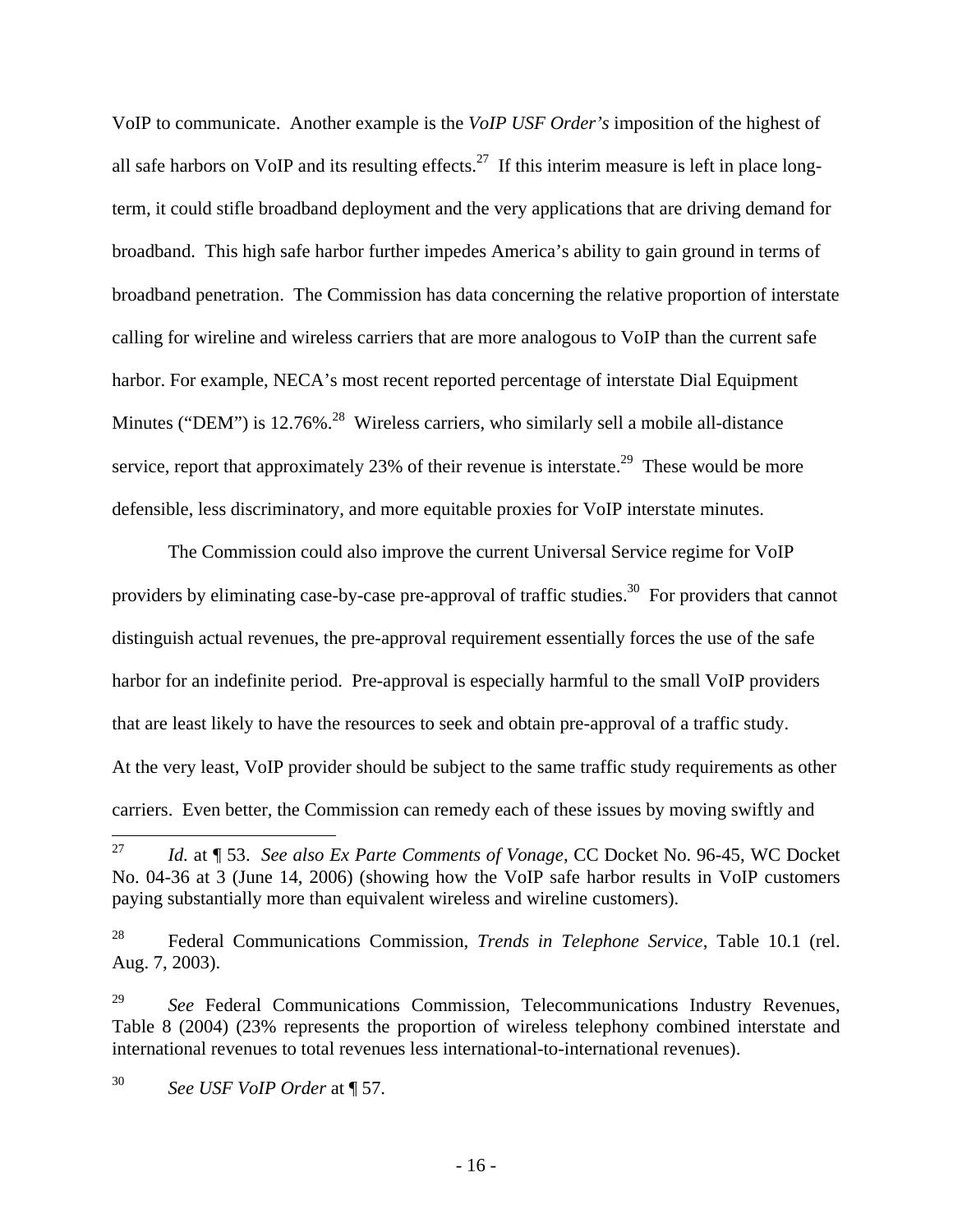expeditiously on broad-based Universal Service contribution reform using a numbers- or connections-based approach.

## **VII. The Commission Should Not Allow the Interim Regime to Discourage Broadband Use.**

The Commission should proceed with the knowledge that the decisions made in this proceeding are critically linked to other vital public policy goals. The President has laid out an ambitious and important goal of achieving universal broadband by the end of the year.<sup>31</sup> The VON Coalition supports that goal. However, as the Commission's recent broadband access report found, while America is making important broadband progress, there are only 50.2 million broadband lines.<sup>32</sup> Broadband growth is being driven not by a need for wires or fiber, but for what it enables consumers to do. Boosting the price for broadband-enabled services decreases the value consumers receive from broadband. Broadband voice services that save consumers and businesses money and empower them to do things never before possible, are important broadband drivers that are critical for advancing broadband take up. As Fortune magazine puts it, "*[s]o more broadband means more VOIP, which means more broadband, and so on. It's this virtuous cycle that's creating so much excitement in the telecom industry.*" 33 The Los Angeles Times editorial board put it this way, "*[w]ith luck, VOIP will drive up the demand for broadband*  and hasten its spread, diminishing the need to subsidize plain old telephone lines.<sup>"34</sup> At a time

<sup>31</sup> White House, "Promoting Innovation and Economic Security Through Broadband Technology," *available at* www.whitehouse.gov/infocus/technology/ economic\_policy200404/chap4.html.

<sup>32</sup> Industry Analysis and Technology Division, Wireline Competition Bureau, Federal Communications Commission, *High Speed Services for Internet Access: Status as of December 31, 2005*, at 2 (July 2006).

<sup>33</sup> Fortune Magazine, July 2004 (emphasis added).

<sup>34</sup> Los Angeles Times editorial, June 20, 2006 (emphasis added).